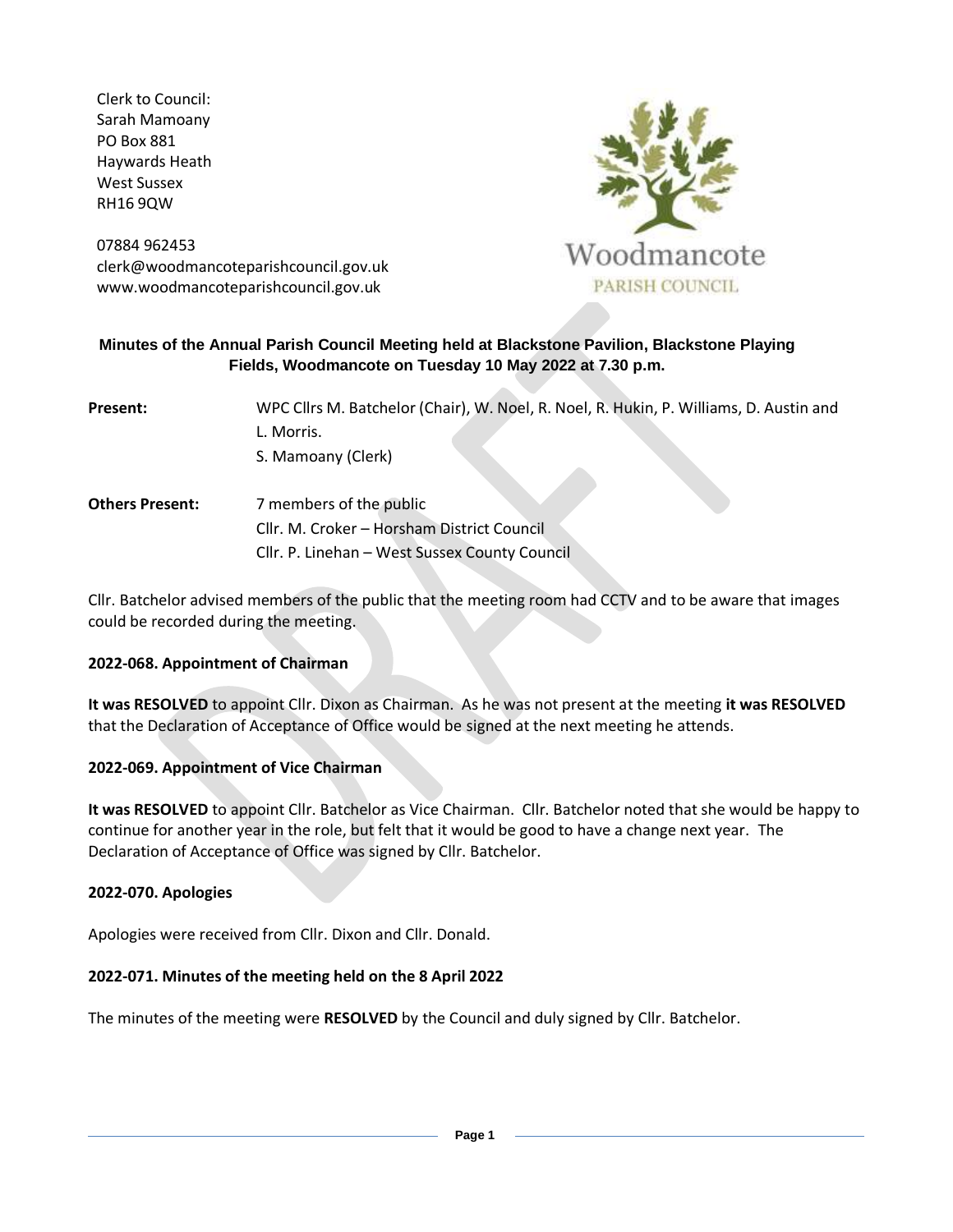# **2022-072. Actions from previous minutes**

The Clerk reported she had been in contact with the HALC secretary to query why the Council were not receiving any correspondence from them. She was informed that the Council have to be a member of WSALC to be a member of HALC which she queried and asked for the constitution that stated this information. The Secretary has asked the Chairman of HALC, Malcom Eastwood to ring the Clerk.

Further to the application decision relating to SDNP/20/03916/FUL Willow Farm, which had previously been discussed by the Council the Clerk reported that Guy Everest from HDC had responded as follows:

- The application was not on the planning decision list as it appears a small number of SDNP applications determined between Christmas and New Year may not have been populated on the usual weekly lists. A further email would be sent to advise if this was the case and which applications were affected.
- There was an administrative oversight in the respect the case officers report was not on the planning portal, this was to be corrected and added to the website.
- HDC had requested an ecological assessment prior to determining the application, one was not provided. The Council's Ecologist advised that a pre-assessment should be sought a view was taken that the nature of the site and proposed development was such that no submission was necessary in order to determine the application.

The Clerk noted the case officers report was still not on the planning portal and had not had a further response so she had emailed Guy Everest to chase up these queries and would report back to the Council. Cllr. R. Noel advised he would take this up with HDC if we received no further response.

#### **2022-073. Public Participation**

A resident advised the Council that they had received an anonymous letter which focused on the lease to Sussex Cricket. The Council confirmed that they had received a copy of this letter and were aware that it had been sent to some individual Councillors and some residents. The resident commented that he felt the Council should consider taking the buildings back and look at converting the pavilion building into offices which he had researched would produce an annual income of around £42,000, which would be under a full repairing lease so the Council would have no maintenance to pay. With these funds the Council could employ staff to manage the grounds and letting of the building. The resident noted that it is a very large asset for a Parish Council to have and that other parties or schools might be interested in the grounds. The resident suggested he would take legal advice and asked if the Council would pay his legal costs if he was found to be correct that this could be done – Cllr. R. Noel stated the Council would not pay any legal costs in respect of this suggestion.

Cllr. R. Noel responded and noted that the land was gifted to the Council and as far as he was aware this was for recreational purposes only so a change of use application via HDC would most likely not be viable and currently the buildings did not belong to the Council as there was 11 years remaining on the current lease. He confirmed the Council had obtained a number of valuations on the grounds and noted that part of the grounds was not owned by the Parish Council and leased under the agreement that they were used for cricket. The Council had made decisions in the best interests of the Parish and with the constraints that are in place, by securing a higher rent for the facilities and a new lease that was more robust than the current lease which would remain in place for the next 11 years if it was not renewed; with no net income for the Parish.

A resident noted the following:

They asked the Council to request that the vegetation is cut back at the north end of Blackstone Lane. The Clerk advised she will report this to WSCC Highways who are responsible.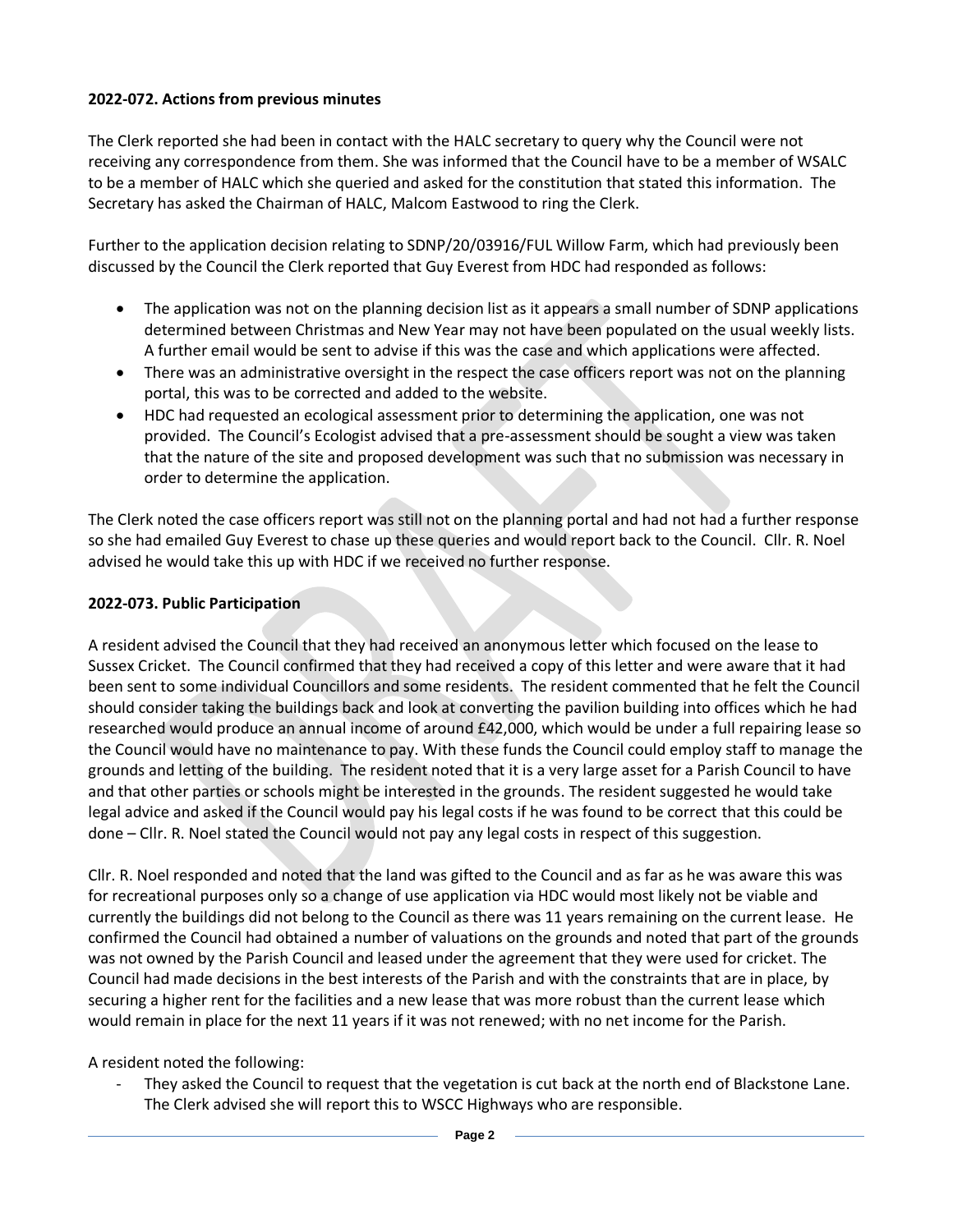- Following the talk held by Sussex Wildlife Trust they noted that they found a remark made by the speaker as being offensive in relation to Ukraine.
- They commented that Sussex Cricket do not do the Parish any favours and the same issues will occur in the next 30 years with a new lease and the grounds are not restricted to cricket, only the area leased from the Allen family.

Cllr. Williams noted that the Council have researched the situation and believe that the Council are doing the best for the community and will be providing a period of time for residents to comment on the new lease.

A resident noted that they had not received the anonymous letter and that some people in the Parish received it and others did not. It was noted it appeared to have been sent to a selective audience.

A resident asked for clarification on the length of the new lease – The Council confirmed it would be 30 years from the start date and the old lease would become void.

# **2022-074. Declarations of Interest from Members in respect of any items in the agenda**

Cllr. R. Noel declared an interest in item 077.3 - DC/21/0938 as he knows the applicant. Cllr. Austin declared an interest in item 077.1 - DC/22/0743 as he knows the applicant. Cllr. R. Noel and Cllr. W. Noel declared an interest in item 077.6 - DC/22/0079 as they are neighbours of the applicant.

## **2022-075. Appointment of:**

The following **was RESOLVED:** 

**075.1. HALC Representative** – this was deferred to the next meeting.

# **075.2. Blackstone Playing Fields representatives** – Cllr. W. Noel

# **075.3. South Downs National Park Authority Representative** – Cllr. R. Noel

**075.4. Any other roles** – none noted

# **2022-076. Reports from other Authorities:**

# **076.1. Report from Horsham District Council**

Cllr. M. Croker reported the following:

- The local plan continues to be delayed by the water neutrality issue.
- The HDC Council Leader's 'big conversations' have begun with good attendance and booking is required, availability still for the Ashington meeting on the 19 May.
- HDC continue with plans for the Jubilee long weekend, further information can be found on the HDC website, which also links to a national events page.
- A second hot bin trial is about to begin to partly assess the size of the bins to be used.
- A Warmer Homes Scheme has been announced in relation to domestic energy efficiency measures available to home owners/tenants with EPC rated B and E or below.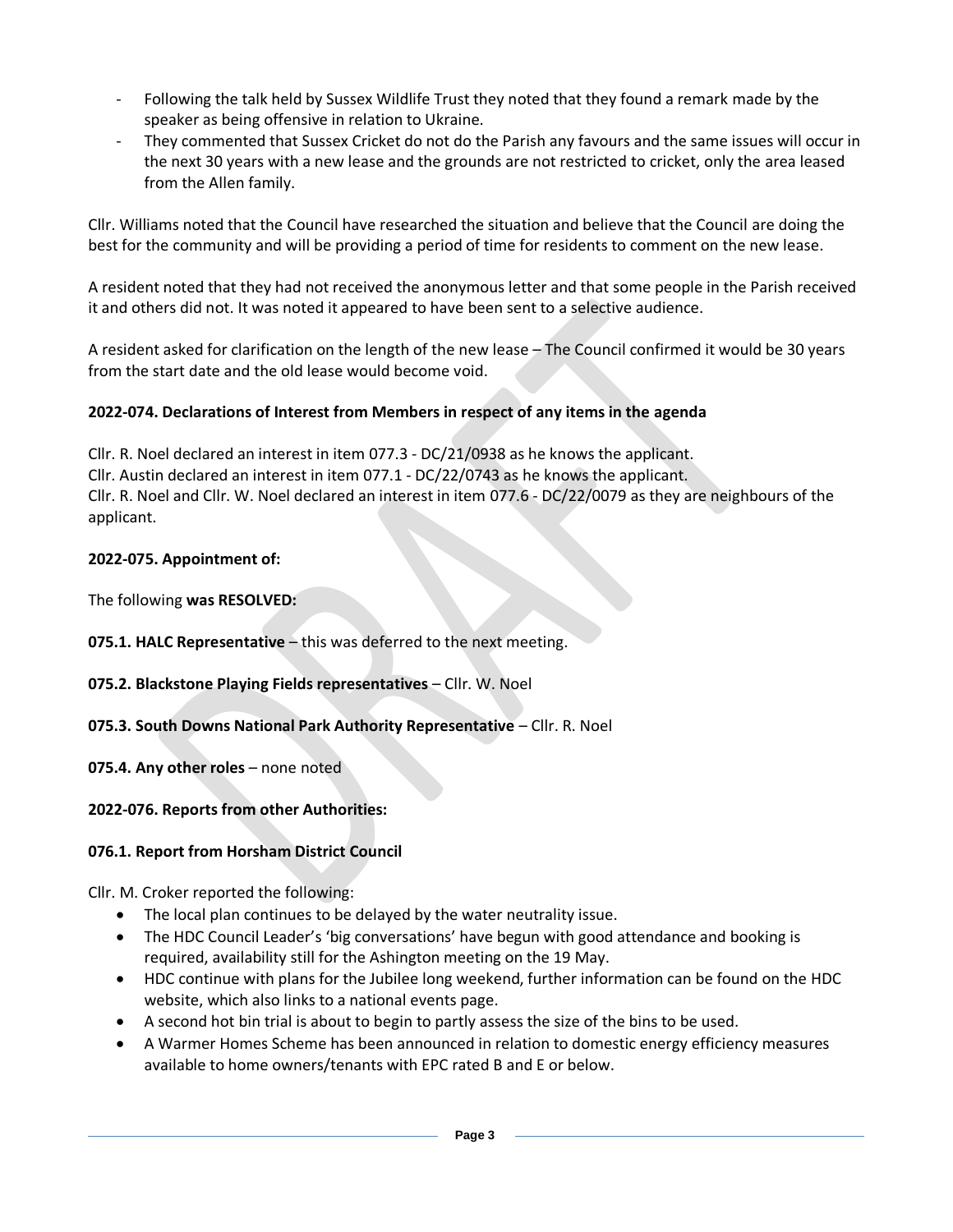• Advice is to look online first with regard to the £150 council tax rebate to see if you qualify and read the FAQ's prior to contacting HDC as they are expecting a high call volume.

Cllr. R. Noel reported the following:

- HDC are involved in the mental health awareness week. Helpline numbers and information can be found on the website.
- HDC will be lighting a flamed beacon at the Capital Theatre to mark the Jubilee Celebrations.

Cllr. Batchelor asked how the mental health service information will be dispersed around the villages. Cllr. Noel confirmed that services are available in Henfield and helplines are on the HDC website. The Clerk was asked to put information to the links on the website.

#### **076.2. Report from West Sussex County Council**

Cllr. P. Linehan reported the following:

- In respect of mental health services, Cllr. Linehan reassured Councillors that WSCC have a widespread programme which also involves schools and teachers where people can be signposted to the right services
- WSCC budget will have a large deficit next year and the Council will need to look at grants and efficient working to cover this.
- WSCC have invested in high velocity road patching machines to deal with pot holes.
- WSCC children's services had previously received a poor Ofsted but are now reversing the position on this but are aware that they still have areas to improve on.
- A trial is being undertaken with noise cameras to detect when vehicles are breaking noise limits.
- Cllr. Linehan noted that if the Clerk needs to escalate any issues, he is always available to assist.
- Bus improvement funds requested are much less than expected due to a drop in use please use the buses to drive up the numbers using the services.
- Cllr. Linehan requested that he is copied into the Councils response to the consultation on the Community Highways scheme in relation to the reduction of the speed limits on the A281.

### **2022-077. Planning**

## **077.1. DC/22/0743 - Blackstone Gate Farm House Henfield Road Albourne - Change of use of land from agricultural to residential curtilage and erection of a detached garage building with home office above.**

It was **RESOLVED** to object to the application on the basis of development creep onto agricultural land.

### **077.2. DC/22/0747 - 2 Gatehouse Lodge Brighton Road Woodmancote BN5 9SX - Install fixed line broadband electronic communications apparatus.**

The application was noted and the Clerk advised that HDC had already approved the notification.

**077.3. DC/21/0938 - Hascombe Farm Horn Lane Henfield BN5 9SA – Erection of extension to existing indoor riding arena to provide viewing area and pole barn for hay and storage purposes. Provision of tannoy system, circular horse walker, 2 x all weather paddocks, additional parking area and associated works.**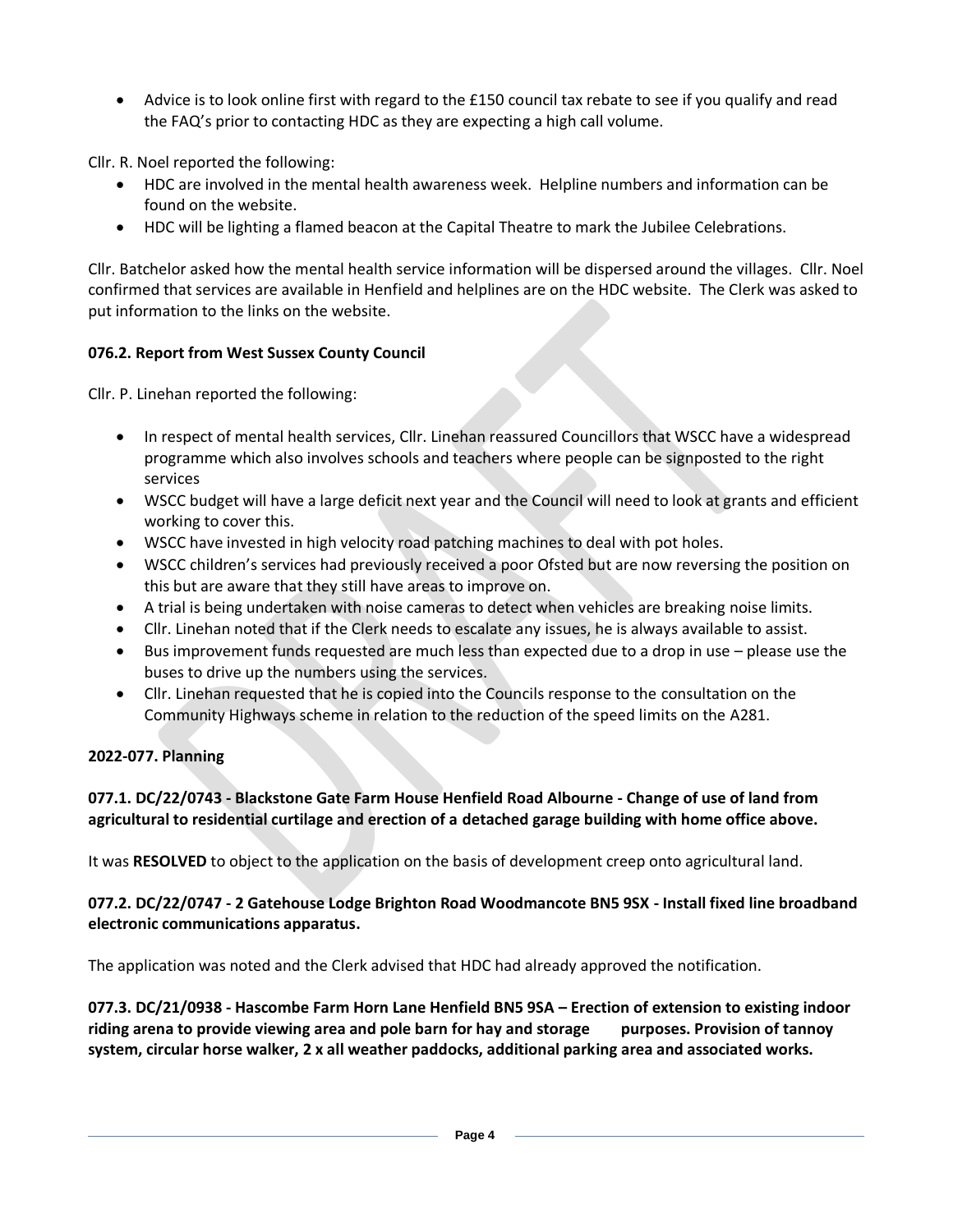Cllr. Hukin reported on the site visit that he attended with Cllr. Dixon and **it was RESOLVED** to make no further objection to the application; but to note that the Council still had concerns about the use of the tannoy system and how it would be monitored and to highlight comments made by Henfield PC in relation to the suggestions made by HDC Officer Giles Holbrook whereby if the new applications were approved the existing unbuilt approvals would be surrendered.

**077.4. DC/22/0755 - Woodmancote Parish Hall Brighton Road Woodmancote BN5 9SR – Demolition of outbuildings. Conversion and extension of Parish Hall to create 3No. dwellings and construction of 1No. detached dwelling with an attached car port. Creation of car parking, cycle storage and construction of detached single car port. Creation of a second vehicle access. Resubmission of DC/21/0512.**

**It was RESOLVED** to make no objection to the application but to note the following comments: the application has no information on water neutrality or electric vehicle charging points; the building materials used should be sympathetic to the original building on the site; it was felt that the dormer and roof light at the front of the building were not in keeping with the original building; concerns were noted in relation to the number of parking spaces available for all 4 properties; no floodlighting should be allowed and drainage should be considered.

## **077.5. DISC/22/0100 - Nut Knowle Farm Brighton Road Woodmancote BN5 9ST - Approval of details reserved by condition 4 5 and 6 to approved application DC/21/2124.**

The application was noted.

#### **077.6. DISC/22/0079 - St George Brighton Road Woodmancote - Approval of details reserved by condition 3 to approved application DC/21/2776**.

The application was noted.

### **077.5. Any applications received since publication of the agenda**

No applications were received.

#### **2022-78 Planning Update**

078.1. To note planning decisions:

The following decisions were noted:

DC/22/0747 - 2 Gatehouse Lodge Brighton Road Woodmancote Henfield West Sussex BN5 9SX - Install 1 x 9m wooden pole (7.2m above ground) adjacent to bus shelter. - No Objection to Notification

DISC/22/0075 - Eaton Thorne House Henfield Road Woodmancote Henfield West Sussex BN5 9BH -Approval of details reserved by condition to approved application DC/20/1691 – Application withdrawn

DC/22/0616 - 1 Blackstone Street Blackstone Henfield West Sussex BN5 9TH - Non Material Amendment to previously approved application DC/21/2317 (Removal of existing side cat slide and rear extensions and erection of a two-storey rear extension with associated remodelling works and alterations. Erection of a detached garage and store building to rear) to allow for the installation of a ground floor secondary window to the east elevation. – Application permitted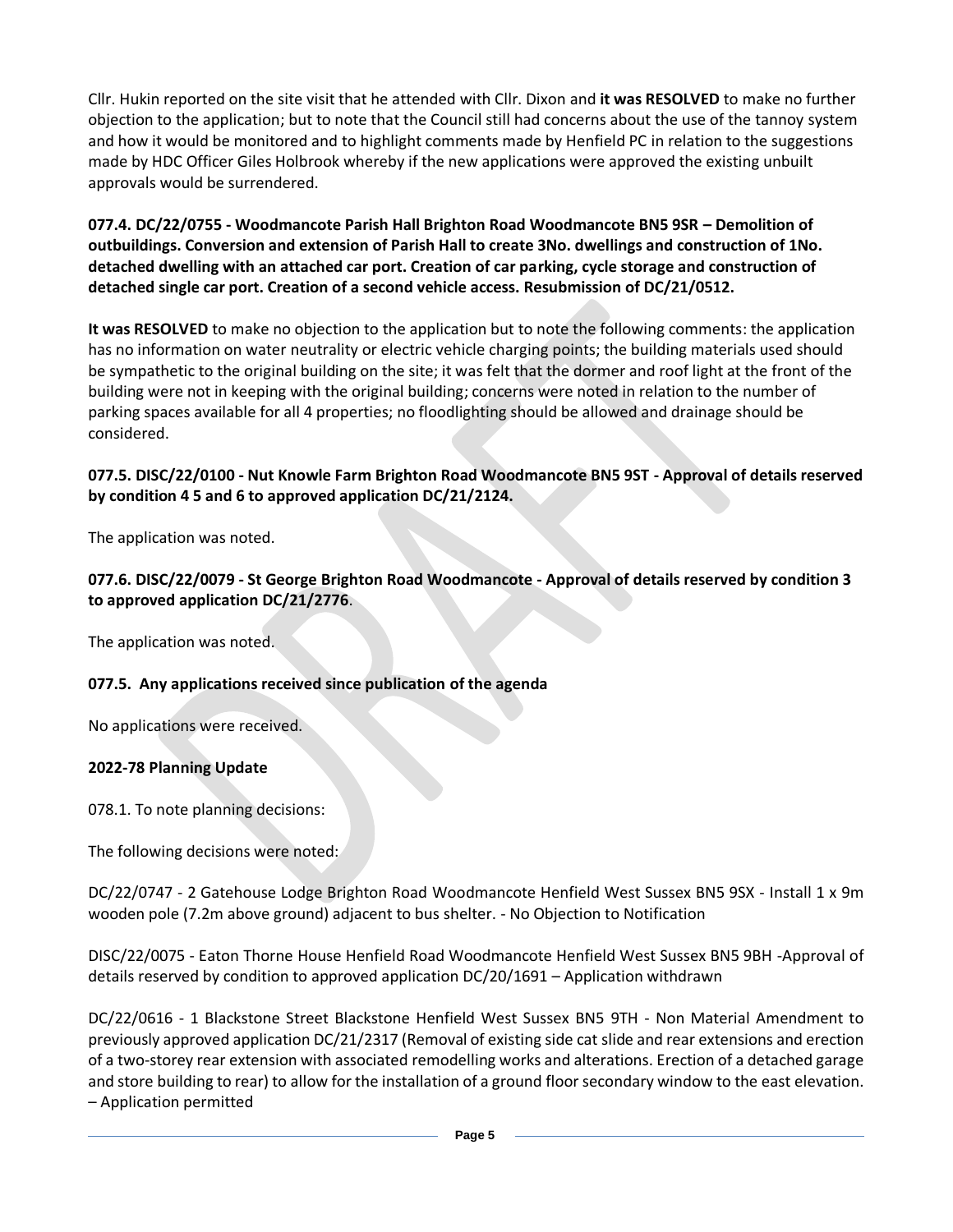DC/22/0564 - Woodhouse Farm Wheatsheaf Road Woodmancote West Sussex BN5 9BA - Prior notification for the erection of a barn for wood, machine and general farm storage. - Prior Approval refused

DC/22/0385 Firsland House Henfield Road Albourne Hassocks West Sussex BN6 9JJ - Erection of a single storey rear and side extension. Application Permitted

DISC/22/0032 - Garage Block Blackstone Rise Blackstone Lane Blackstone West Sussex - Approval of details reserved by conditions 3, 4 and 13 on application DC/20/0025 – Application Permitted

DC/22/0077 - Blackstone Gate Farm House Henfield Road Albourne Hassocks West Sussex BN6 9JJ - Erection of a detached garage building with a home office above. - Application Withdrawn

DC/22/0331 - The Coach House Furners Lane Woodmancote Henfield West Sussex BN5 9AE -Variation of part iii) and removal of part iv) of condition 13 relating to previously approved application reference DC/20/1513 (Change of use of existing building to holiday accommodation with external and internal alterations (Full Application)) to allow for holiday accommodation to be occupied for no more than 28 consecutive days in any one period and removal of restriction relating to management of holiday accommodation by Bylsborough. - Application Permitted

#### **2022-079. Insurance**

### **079.1. Approval of insurance policy**

The Clerk had circulated a report on the options for insurance **it was RESOLVED** to proceed with the Zurich quote of £291.84.

#### **2022-080. Queens Platinum Jubilee**

### **080.1. Update from working party/associated costs**

Cllr. W. Noel updated the Council and confirmed that a first aider had been appointed and a risk assessment was in place. The possibility of having an ice cream stall was discussed and **it was RESOLVED** that this would not proceed as originally the working party had said they would have no traders/stalls and it was felt it would not be right to just allow one stall without offering the opportunity to others. Marcus Grimes was supporting the event by supplying advertising boards. Cllr. Morris offered to help with designing a flyer for the activities on the day.

### **2022-081. Blackstone Playing Fields**

#### **081-1 Update on progress of lease**

It was noted that to date no further update was available. Cllr. Williams noted that sanctions should be considered in the new lease if Sussex Cricket did not adhere to the conditions of the lease.

#### **081.2. To discuss any matters relating to leases of a confidential nature**

No discussions were held as nothing further to discuss.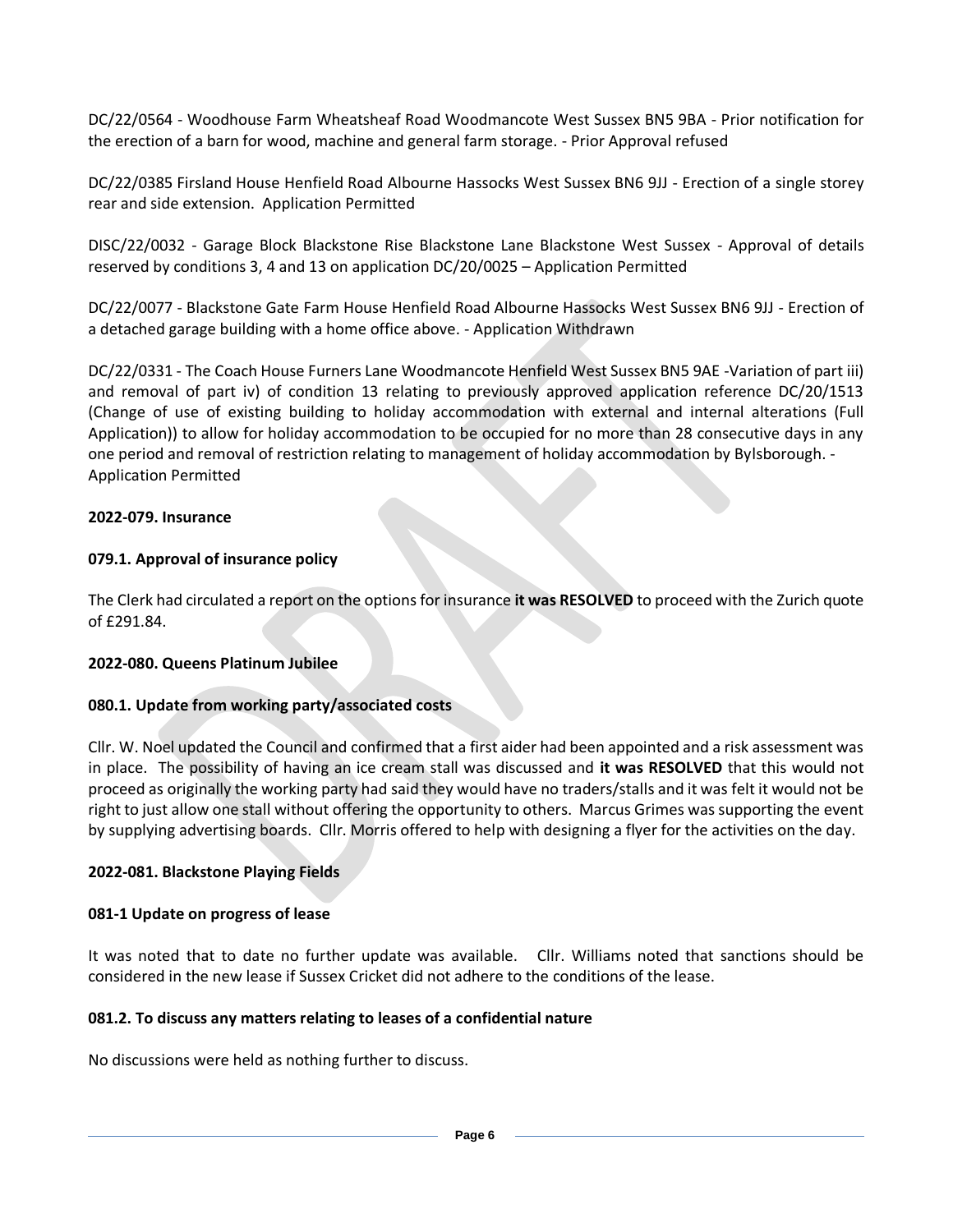## **2022-082. Finance/Payment**

### **082.1. Reconciled accounts and bank statement**

**It was RESOLVED** to approve the above dated 30.04.2022.

## **082.2. To approve the schedule of payments**

**It was RESOLVED** to pay the following, listed on the schedule of payments.

WSCC – Salaries – April - £656.20 Mulberry & Co – internal audit - £162.00 Zurich – Insurance premium - £291.84 S Mamoany – reimbursement of phone charges - £10.00

## **082.3. Approval of accounts 2021/22**

**It was RESOLVED** to approve the accounts for 2021/22

**082.4. Approval of:**

**It was RESOLVED** to approve the following:

**a) Internal Audit Report b) Certificate of Exemption for External Audit c) Annual Governance Statement d) Accounting Statements e) Notice of Public Rights – 10.06.22 to 21.07.22** 

The Chairman and Clerk signed the documents at the meeting where required.

# **2022-083. Correspondence/meetings/consultations**

# **083.1. Email from resident regarding A281 footpath**

The Clerk noted that Cllr. W. Noel had reported that a resident had spoken to her about overgrown vegetation on the footpath. The Clerk had been liaising with operatives from Henfield PC to provide a quote, but they were short staffed. This has since been reported to WSCC Highways and the footpath has now been cleared.

The Clerk had circulated an email received this week from Ian Moorey at WSCC Highways consulting on the reduction of the speed limits on the A281 under the Community Highways Scheme. This has also been sent out to surrounding Parish Councils. The Council were pleased to see this scheme proceeding and **it was RESOLVED**  to respond supporting the consultation.

To note: The Council received an anonymous letter by post which had been sent to some Councillors and residents; due to the letter being anonymous it was not possible to respond to the comments.